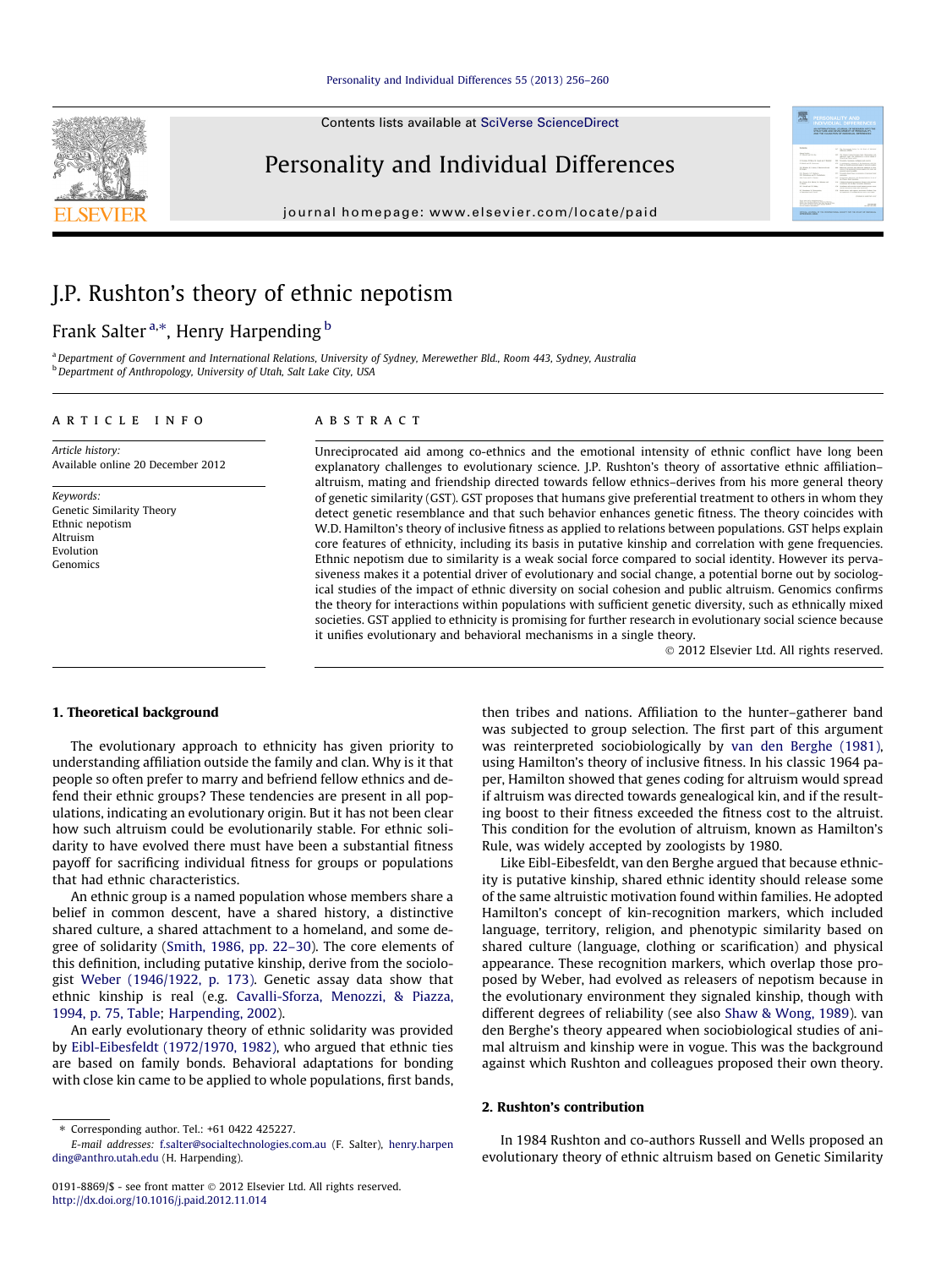Theory (GST). GST seeks to explain a number of prosocial behaviors including ethnic affiliation, by generalizing Hamilton's theory such that genetic similarity alone elicits affiliative behavior without knowledge of genealogical kinship.

[W]e propose genetic similarity detection as a mechanism by which organisms are attracted and repelled by each other. We hypothesize that genetically similar others (''strangers,'' as well as ''kin'') have a tendency to seek each other out and provide mutually supportive environments, while genetically dissimilar others have a tendency to form natural antipathies and provide mutually hostile environments ([Rushton, Russell, & Wells, 1984,](#page-4-0) [pp. 179–80](#page-4-0)).

The theory included evolutionary causality by asserting that responding differentially to genetic similarity increases an organism's fitness, defined as increased genetic representation in the population. It allowed for altruism among similar strangers as well as among kin. The theory held that assortment is stronger for the more heritable characteristics because they are more reliable indicators of genetic similarity, based on sociometrical data as well as a quantitative model by [Hamilton \(1996/1971\).](#page-4-0)

The resulting theory of ethnic affiliation was more behaviorally detailed than Eibl-Eibesfeldt's and more general than van den Berghe's. Whereas social science research into ethnicity had been published in journals of sociology and anthropology, the new approach shifted the locus to psychology, ethology, and behavior genetics. Attention began to shift to genetics and selection theory.

Rushton continued to develop GST over the following years. In 1985 the team of Rushton, Russell and Wells again presented GST and argued that assortative mating for personality influenced the evolution of variation in human personality types. They combined GST with reciprocal altruism theory to predict that genetic similarity facilitates reciprocity by reducing the condition of complete reciprocity [\(Rushton, Russell, & Wells, 1985, p. 80\)](#page-4-0).

The major statement of the relation between ethnic nepotism and genetic similarity was a paper by Rushton in Behavioral and Brain Sciences ([Rushton, 1989a\)](#page-4-0). One addition was data indicating that similarity among spouses and friends is strongest in the most heritable characteristics within a trait category. For example, married pairs are more alike in general intelligence g than they are in particular cognitive abilities such as vocabulary or arithmetic, and g is generally the more heritable cognitive ability. The same difference applies to the overall assemblage of traits on which spouses are similar, including anthropometrics ([Rushton, 1989a, p. 534;](#page-4-0) [1989b](#page-4-0); [Russell & Rushton, 1985](#page-4-0)).

In the BBS article Rushton speculated about how similarity could give rise to ethnocentric ideology. He reviewed the literature on extended phenotypic effects of genes, focusing on the idea that epigenetic developmental rules can incline people towards constructing and learning ideologies that increase their fitness (pp. 515–16). This led to a review of models and empirical findings supporting the theory that group selection in humans has been led by cultural strategies. Socialization pressure could have included mutual monitoring and moralistic aggression (p. 517) that helped shape an optimum degree of ethnocentric ideology that replicated group genes most successfully (p. 518).

Limitation of space precludes reviewing all evidence for and against GST as it was applied to ethnicity. Instead we limit discussion to four major objections that are of special relevance to ethnicity and whose failure has left the theory more firmly grounded.

The first criticism is that inclusive fitness processes can only operate between genealogical kin because their genes are identical by common descent [\(Mealey, 1985; Tooby & Cosmides, 1989\)](#page-4-0). [Hamilton's \(1964\)](#page-4-0) paper is cited in support of this objection which, if true, causes the Genetic Similarity Theory of ethnic nepotism to fail. However, Hamilton dropped the identical-by-descent criterion in the early 1970s (e.g. [Hamilton, 1996/1971, p. 221](#page-4-0); discussed by [Pepper \(2000, pp. 355–6\)](#page-4-0)). Genetic similarity is a sufficient basis for inclusive fitness to operate, regardless of how the similarity arises.

A second criticism has been that ethnic kinship is too slight ever to justify diverting effort from genealogical kin. A related criticism is that a gift or other benefit always yields a larger genetic payoff when directed to close kin than to co-ethnics. However, Hamilton himself showed that the aggregate kinship in populations can be sufficient to allow investment in it to be adaptive [\(Hamilton,](#page-4-0) [1996/1971, p. 221\)](#page-4-0). Harpending derived the same result ([Harpend](#page-4-0)[ing, 1979\)](#page-4-0). And it is feasible for individuals to contribute to the welfare of multitudes via collective goods, such as big game hunting, group defense, and punishment of free-riders [\(Goetze, 2007\)](#page-4-0).

The third criticism of GST was made by [Grafen \(1990, p. 51\)](#page-4-0) who argued that for altruism to pay off, shared genes must occur frequently in the genome, which he thought was not the case beyond genealogical kin. Citing Grafen, [Leek and Smith \(1989, p.](#page-4-0) [534\)](#page-4-0) conclude: ''[I]t seems important for Rushton to provide a more convincing rationale for the existence of sufficient degrees of overall genetic similarity amongst non-relatives ...'' Grafen's criticism may hold for selection within outbred populations. However, ethnic kinship is considerable within ethnically partitioned populations. Ethnic kinship was estimated in 2002 by Harpending to average 15% between unrelated populations [\(Harpending, 2002\)](#page-4-0). The example given in Section [3.2](#page-2-0) below finds a kinship of 6%, equivalent to that with a great-grandchild, more than sufficient to meet Grafen's criterion.

A fourth criticism proceeded from the reformation in Anthropology that followed World War II and was established in the 1970s consequent to the Vietnam War. According to the dogma people were really gentle, peaceful, and nice except for disruptions caused by colonialism. Even more pervasive was the new ''pots not peoples'' view of human mobility. In this understanding the earth before agriculture was a carpet of sessile foragers interacting with neighboring groups only over short distances. Given this, people rarely if ever encountered others unlike themselves so there was never any selection in favor of ethnic or racial recognition and discrimination. A familiar saying was that we were foragers ''for 99% of our existence''. The criticism is dubious for two reasons. First, it discounts the possibility that humans can detect slight phenotypic resemblances. Secondly, the claim of low mobility has difficulties. Agriculture is about 10,000 years old while fully modern humans are only 45,000 or so years old, and we have no reason to think that bursts of innovation and population growth and decline have been limited to agricultural peoples. If, as is likely, human history has always been characterized by eruptions, invasions, and extinctions, then the criticism disappears.

#### 3. Subsequent genetic similarity research on ethnic nepotism

#### 3.1. Social behavior

In a follow-up exchange on his 1989 paper, [Rushton \(1991\)](#page-4-0) hypothesized and discussed methods for detecting ethnic nepotism in science. He recommended studying journal citations to search for assortment of authors. His hypothesis was confirmed using the citation method in a large-scale study of European journals ([Greenwald & Schuh, 1994](#page-4-0)).

In 1997 Rushton discussed the stability of states experiencing changing ethnic proportions. He observed that the Soviet empire had fragmented into constituent nations and argued that ethnic conflict due to genetic dissimilarity was a rising centripetal force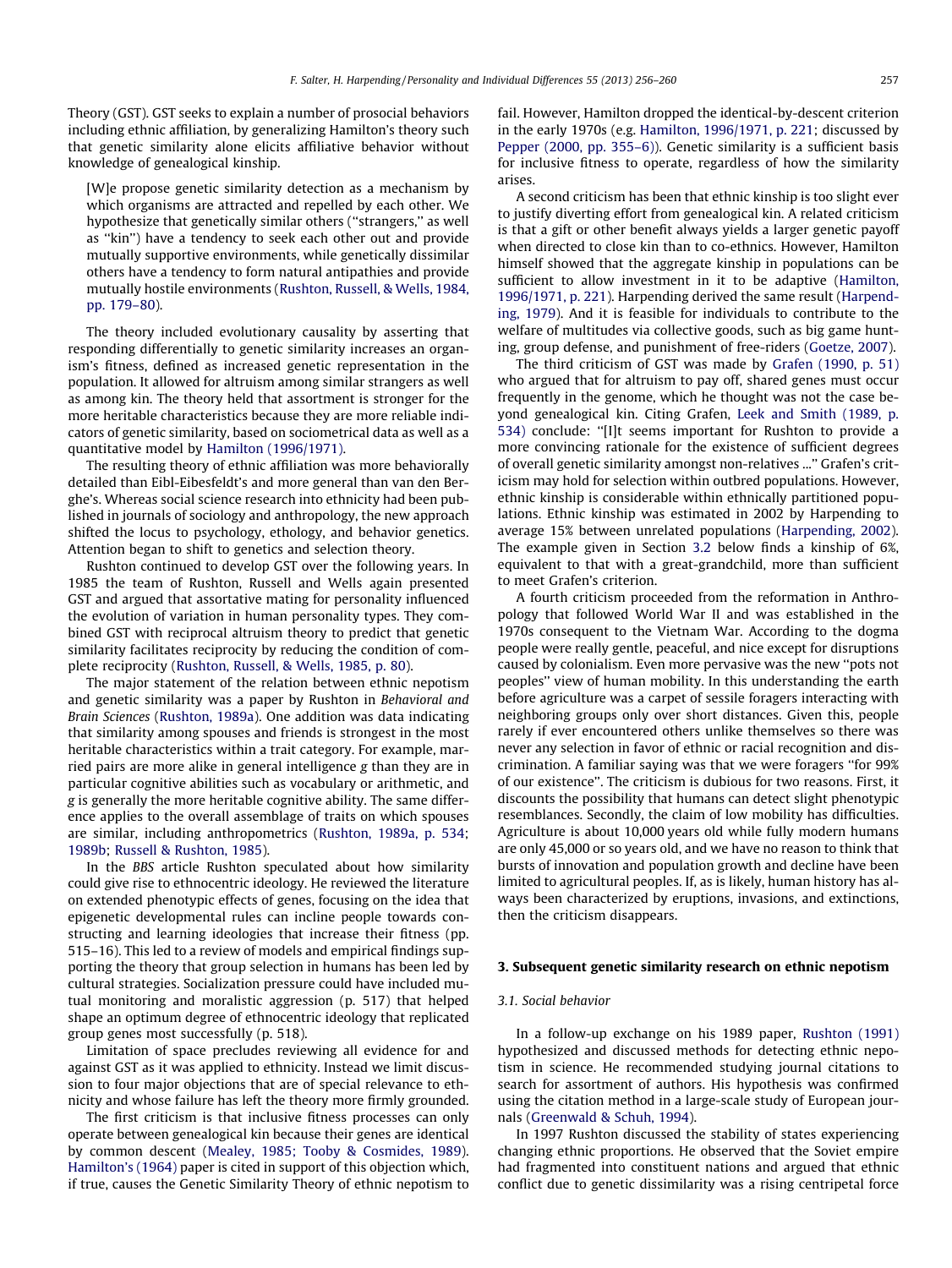<span id="page-2-0"></span>within the United States and Canada due to increasing diversity. Welfare was a likely divisive factor ([Rushton, 1997](#page-4-0), p. 375). He examined a proposal for the partial ethnic partition of the US as guided by individual choice as a means for reducing conflict. In a 2005 paper Rushton argued that GST was compatible with the theory of ethno-symbolism, according to which nations form around pre-existing ethnic groups and are perpetuated by the founding ethny's myth-symbol complex.

The theory that ethnic groups are pools of genetic similarity has helped inspire sociological research. GST presaged the study of ethnic altruism as a social force. It conceptualized ethnic groups as extended kinship, with greater genetic similarity within than between. It connected to van den Berghe's concept of ethnic nepotism, which predicts more generous charity within than between ethnic groups [\(Rushton, 1984, p. 78\)](#page-4-0).

Thus from its initial formulation, GST set many parameters of the study of ethnic nepotism. It is consistent with the mainstream definition of ethnicity given earlier, which includes population-level belief in descent from common ancestors. Solidarity is also a characteristic of ethnic groups, again consistent with Weber, and the study of charity and other forms of altruism has successfully tested Rushton's prediction.

Sociological research confirms GST applied to ethnicity [\(Salter,](#page-4-0) [2007\)](#page-4-0). Trust and the risky joint enterprises it facilitates are more common within than among ethnic groups ([Salter, 2002](#page-4-0)), giving an ethnic dimension to middleman trading groups, organized crime, political dissidents, and nationalist freedom fighters. Rushton's prediction that ethnic diversity lowers trust and cooperation has been confirmed [\(Putnam, 2007](#page-4-0)).

Ethnic similarity also affects charitable donations to strangers in need, as predicted by GST. Field studies of street beggars in Eastern Europe find that passersby give more generously to beggars of the same ethnicity [\(Butovskaya, Salter, Diakonov, & Smirnov,](#page-4-0) [2000\)](#page-4-0). Global comparisons of government expenditure show that ethno-linguistic diversity explains over 30% of the variance in support for welfare (r = -0.56) ([Sanderson & Vanhanen, 2004, p.120\)](#page-4-0). Diversity explains 80% of the variance in foreign aid expenditure after controlling for national income and overall budget ( $r\,{\approx}\,{-}0.9$ ). It also correlates negatively with economic growth for all except the wealthiest 10% of economies [\(Masters & McMillan,](#page-4-0) [2004\)](#page-4-0). A likely explanation is that diversity decreases national cohesion and the ability of governments to make rational economic decisions ([Alesina, Baqir, & Easterly, 1999; Alesina & Spolaore,](#page-4-0) [2003\)](#page-4-0). An Australian study has confirmed the similarity-cohesion link ([Healy, 2007\)](#page-4-0).

#### 3.2. Genomics and kin recognition

With the arrival of inexpensive technology to genotype individuals at large numbers of single nucleotide polymorphisms we can rather precisely assess genetic similarity (simply "kinship" in the terminology of genetics) between individuals within and between groups. For example worldwide samples of individuals from human populations assessed hundreds of thousands of polymorphic markers which are easily available on the internet [\(http://](http://www.hgdp.org) [www.hgdp.org\)](http://www.hgdp.org). Here we explore such patterns in several populations. What we present here is essentially an elaboration of previous work that confirmed Rushton's arguments concerning ethnic kinship and the extra parental kinship resulting from endogamous marriage [\(Harpending, 1979, 2002; Salter, 2002](#page-4-0)).

While much of inclusive theory has been developed in terms of the coefficient of relationship, everything is easier when it is written in terms of the coefficient of kinship. For example the coefficient of relationship, the ''fraction of shared genes'' is unity with oneself. But what if a person is highly inbred? Then we need something to recognize that such a person is ''more related'' to himself than the offspring of a random mating or an outbred mating.

Kinship with oneself in an infinite random mating population is ½ rather than 1, derived like this. Pick an allele from a locus from a person, then pick another from the same locus in the same individual and ask if it is the same. The probability it is the same is just  $\frac{1}{2}$ , but if the individual is inbred it is greater than ½ and if the individual is outbred it is less. Similar reasoning applies to any pair of individuals. In this formalism, the coefficient of relationship of person  $a$  to person  $b$  is the ratio of  $a$ 's kinship with  $b$  to  $a$ 's kinship with himself. This has the strange property that the relationship of a to b is not necessarily the same as the relationship of  $b$  to  $a$  (for details see [Harpending, 1979, 2002\)](#page-4-0).

Given the databases published by the Human Genome Diversity project it is relatively straightforward to compute pairwise kinship in their samples. In Fig. 1, for example, are results from nearly a million single nucleotide polymorphisms in the 29 individuals of the HGDP French sample. The top panel shows all pairwise kinships while the bottom panel shows, for each individual, how close a kinsman he can find in this sample.

Notice in the top panel of Fig. 1 the cluster of mass around ½: these comparisons are kinship with self showing the variation around the theoretical value of  $\frac{1}{2}$  in this large real population. Some are more inbred than others. The bottom panel shows that if these 29 people were, say, adult males in a small community there is little or no opportunity to exploit genetic similarity to form nepotistic cooperative arrangements. The best one can do is around 1%, meaning that helping one's closest (stranger) kin is worth about 2% of helping oneself by the same amount, 4% as much as helping one's own child. Doing so would depend on the ability to discern 1% genetic kinship, which is implausible. Rushton's extensive data showing similarity among friends and spouses is unlikely to be due to such a low degree of genetic resemblance. Altruism via incomplete reciprocity fails for the same reasons. Investing in aggregates is not feasible because strangers are not grouped by family or clan or ethnicity. These genetic data therefore disconfirm Genetic Similarity Theory within outbred populations.

[Figure 2](#page-3-0) shows the result of the same computation for 29 Japanese.

The pattern for the Japanese is hardly different from that of the French. Now let us suppose that these two communities, one of 29 French male adults and one of 29 Japanese adults, were brought together in the one community. In this new community we can repeat the calculations to yield [Fig. 3](#page-3-0).

This new diverse community looks like nature red in tooth and claw in the making. Imagine for example that conditions are Malthusian and that one can share a transient surplus with a neighbor, thereby increasing the latter's individual fitness. If a person can



Fig. 1. French. The top panel is a histogram of genetic kinship between all possible pairs of individuals in the HGDP French sample. The mass at around 0.5 is kinship with self. The bottom panel shows, for each individual, his or her closest kin in the sample.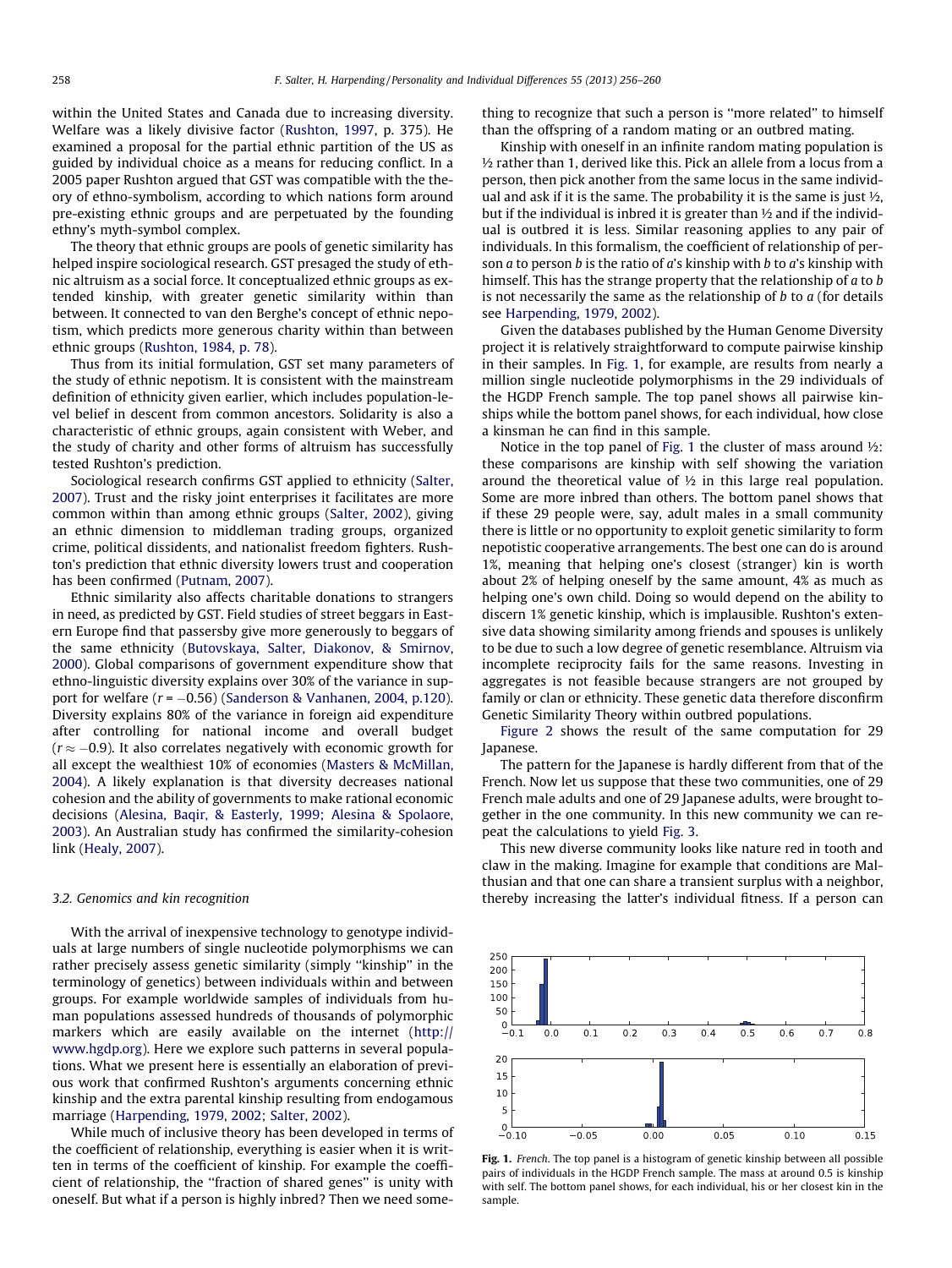<span id="page-3-0"></span>

Fig. 2. Japanese. The top panel is a histogram of genetic kinship between all possible pairs of individuals in the HGDP Japanese sample. The mass at around 0.5 is kinship with self. The bottom panel shows, for each individual, his or her closest kin in the sample.



Fig. 3. Mixed. The top panel is a histogram of genetic kinship between all possible pairs of individuals in a synthetic ethnically diverse population created by pooling the French and Japanese HGDP samples. The bottom panel shows, for each individual, his or her closest kin in the sample. For almost everyone his or her closest genetic kinsman is equivalent to a great-grandchild.

recognize ethnic kin using cultural or heritable markers, he can pick a neighbor with kinship of 0.06 almost every time, corresponding to kinship with a great-grandchild. If at marginal cost he confers some fitness benefit on this neighbor, this is equivalent to increasing his own fitness by 12% (0.06/0.50) of that benefit. On the other hand if he confers the same benefit to a neighbor with kinship –0.06, that decreases his own fitness by the same 12%. Discrimination can therefore cause an action or relationship to yield a 24% difference in fitness. This is an extraordinarily strong selective force, and any quantitative trait that favored ethnic kin discrimination would be rapidly selected with consequences easily visible within a few hundreds to thousands of years. The effect would be stronger when the benefit was conferred on aggregated ethnic kinship via a collective good; so strong as to select for the extreme altruism associated with violent ethnic conflict. Thus GST is confirmed for interactions between populations, such as adjacent or mixed ethnic groups. More generally, GST is confirmed for situations in which population subdivision creates significant genetic diversity. Another example is endogamous classes, the extreme case being castes. GST would also apply to small isolates, inbred populations where ancestry links are short due to cousin–cousin and uncle–niece marriages. In these populations kinship outside nuclear families is extremely varied, making it possible for altruism between strangers to increase fitness.

#### 4. Amendments and future research

Rushton's theory of ethnic nepotism explains broad trends in ethnic affiliation and has been productive in generating empirical research. One shortcoming in the original formulation is that GST does not account for the way ethnic solidarity varies from culture to culture and within cultures over time. Although solidarity is inherent to ethnicity, it is usually of moderate or low intensity. However, it strengthens in response to attacks perceived to be aimed at group identity, especially invasion of the homeland and physical harm done to co-ethnics. The latter are far more efficient releasers of ethnic sentiment than are perceptions of similarity alone ([Salter, 2008a\)](#page-4-0). Even a symbolic threat to group status, such as an ethnic slur, can produce an intense emotional response.

GST needs to be modified if it is to explain both the quiescence and passion of ethnicity. Ethnic nepotism's sensitivity to culture and situation sets it apart from the more constant familial bonds. Sustaining high levels of solidarity requires sustained cultural stimulation. Minorities that have retained ethnic solidarity over long periods have religious rituals that keep alive historical memories of victories and defeats across generations ([Spicer, 1971](#page-4-0)).

An example of the sensitivity of ethnic nepotism to culture and situation is provided by [Kurzban, Tooby, and Cosmides \(2001\)](#page-4-0), who found that participants in an experiment were less prone to categorize others by race when the others' race did not correlate with coalition membership. The same was not true of categorization by sex, which remained robust even when coalitions contained men and women. This paper might be taken as a challenge to Rushton's theory because the authors concluded that race is a proxy for coalition, a formulation incompatible with ethnic categorization being ''automatic and mandatory'' and invariably strong. However, this does not apply to GST, which is based largely on intra-ethnic relations and describes weak ties. It should also be noted that Kurzban et al.'s hypothesis might be difficult to generalize because it is based on erroneous evolutionary assumptions. They describe race as a construct that corresponds to inconsequential genetic difference, based on an argument by [Lewontin \(1972, p. 15387\)](#page-4-0). Though influential, this argument is fallacious because genetic and phenotypic variation among populations is substantial ([Edwards, 2003\)](#page-4-0). Kurzban et al. also assert that in the environment in which humans evolved individuals would not have met members of other races. As noted earlier, this ignores both the human capacity to detect small intra-racial group differences and the high likelihood that regular contact of very different peoples occurred over most of human history.

Amendments have been proposed to both the evolutionary and behavioral components of GST's account of ethnic nepotism, though none that contradict the core insight. As already noted in Section [2](#page-0-0), the evolutionary part of the theory, especially involving group selection, becomes more plausible when combined with the concepts of aggregate kinship and collective goods. In competitions between primordial ethnic populations, especially in defending territory, tribal fighters defended aggregate kinships comparable in scale to aggregate family kinship ([Salter, 2007/2003, pp. 63–7\)](#page-4-0). In the case of hunter–gatherer bands and tribal units it was possible to invest in aggregate kinship by contributing to collective goods, such as defense and big game hunting ([Goetze, 2007](#page-4-0)).

The behavioral component of GST is also being improved by findings from social psychology and sociology, aided by the heuristic advantages of theories that combine evolutionary and behavioral mechanisms. In doing so GST is helping unite the known causes of ethnic behavior within a single evolutionary theory.

It will be useful to explore interactions between innate categorization of human kinds, social identification, and attraction to similar others. By age three infants categorize themselves and others into descent groups and apply this to distinguishing races [\(Hir](#page-4-0)[schfeld, 1996\)](#page-4-0). The attraction of phenotypic similarity is weaker than the ties of ethnic identity. However, similarity cues an implicit state that can position individuals for a transition to explicit ethnic identity [\(MacDonald, 2008\)](#page-4-0). Evolutionary theories that conceptualize organized religion as group strategies point to links be